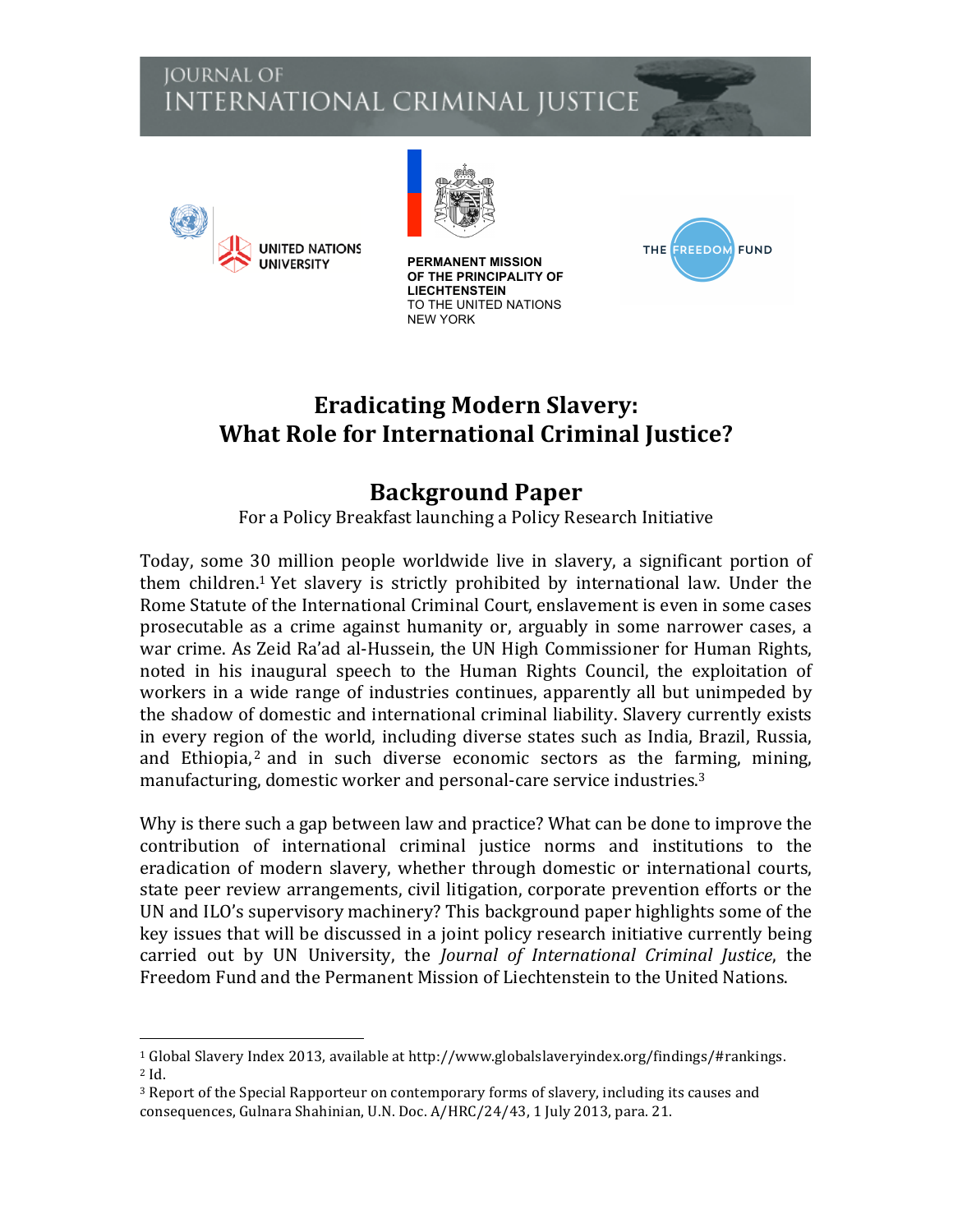### **1.** Slavery is illegal – but what is slavery?

 

Slavery is defined under customary international law as "the status or condition of a person over whom any or all of the powers attaching to the right of ownership are exercised."<sup>4</sup> In recent years, international courts have proposed that the existence of slavery is best determined on a case-by-case basis, considering factors such as control of a person's movement and environment, force, and threat of the use of force or coercion.<sup>5</sup>

The forms of control that have been considered to be prohibited under international law include serfdom, debt bondage, forced labor, child labor (including conscription of child soldiers), human trafficking, domestic servitude, servile marriage, forced prostitution, and sexual slavery, though the definition of these categories is not without controversy.<sup>6</sup> These forms of conduct have been clarified in a range of international treaties, including the 1926 Slavery Convention and the 1956 *Supplementary Convention on the Abolition of Slavery, the Slave Trade, and Institutions and Practices Similar to Slavery*, the *Convention Concerning Forced or Compulsory Labour*, the *Worst Forms of Child Labour Convention*, and the UN *Convention against Transnational Organized Crime* and its Protocols against human trafficking and smuggling.

The prohibition on slavery is considered both to be a peremptory norm  $-$  i.e. a norm from which no derogation is permitted – and to create an *erga omnes* obligation – i.e. an obligation owed to the international community as a whole.<sup>7</sup> However, the controversy and continually-evolving jurisprudence surrounding the definition muddy the waters. While states uniformly recognize this overall prohibition, states' conformity with the more precise standards regarding slavery is often lacking.<sup>8</sup> The international conventions recalled above often leave significant leeway to states for implementation of the rules they espouse. The result is that some forms of contemporary slavery are not prohibited with the vigor that should accompany an *erga omnes* prohibition. 

<sup>&</sup>lt;sup>4</sup> *Prosecutor v. Kunarac*, Case No. IT-96-23/1-T (ICTY 12 June 2002), para. 124; Elements of Crimes, Rome Statute, Art. 7(1)(c), U.N. Preparatory Comm'n for the Int'l Criminal Court, Nov. 2, 2000, U.N. Doc. PCNICC/2000/1/Add.2; Supplementary Convention on the Abolition of Slavery, the Slave Trade, and Institutions and Practices Similar to Slavery, Art. 7(a), Sept. 7, 1956, 226 U.N.T.S. 3 (1957). <sup>5</sup> Kunarac Appeals Judgment, supra note 4, para. 119; *Rantsev v. Cyprus and Russia, App. No. 25965/04 (Eur. Ct. H.R. 2010)*, para. 282; David Weissbrodt, Anti-Slavery Int'l, Office of U.N. High Comm'r for Human Rights, *Abolishing Slavery in its Contemporary Forms* 3 (2002), U.N. Doc. HR/PUB/02/4, paras. 21-22 (hereinafter "2002 OHCHR Report").

 $6$  Rome Statute of the International Criminal Court, art.  $7(2)(c)$ , July 17, 1998, 2187 U.N.T.S. 3; Report of the Special Rapporteur, supra note 3, paras. 27-32; Kevin Bales & Peter T. Robbins, "No One Shall Be Held in Slavery or Servitude:" A Critical Analysis of International Slavery Agreements and Concepts of Slavery', *Hum. Rts. Rev.*, Jan.-March 2001 at 32; 2002 OHCHR Report, supra note 5, paras. 30-154.

<sup>&</sup>lt;sup>7</sup> Barcelona Traction, Light and Power Co., Ltd. (Belgium v. Spain), Judgment of 5 February 1971, I.C.J. Reports, 1970, paras. 33-34; Oscar Schachter, *International Law in Theory and Practice* 343 (1991).  $8$  Report of the Special Rapporteur, supra note 3, paras. 33-34.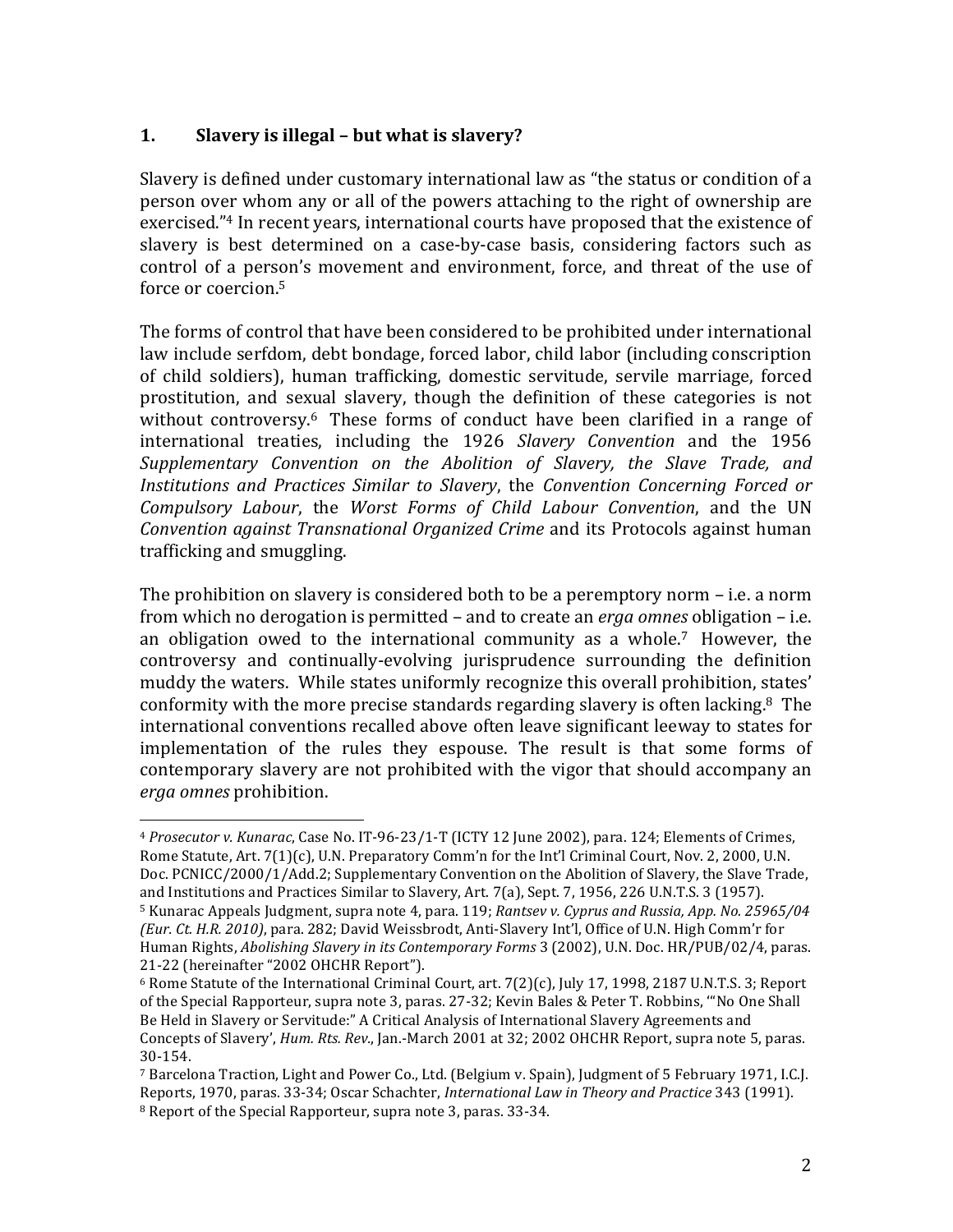*Eradicating Modern Slavery*  will explore how these definitional debates affect international efforts to address slavery using criminal justice norms and institutions, and consider what steps might be useful to alleviate any resulting obstacles to effective enforcement.

### **2.** Slavery prosecutions remain exceptional

Despite the clear criminal prohibitions against slavery, prosecutions remain exceptional at both the national and international levels.

#### *Domestic prosecution*

While the number of slavery prosecutions at the national level has been increasing in recent years, the numbers remain remarkably low. Moreover, such prosecutions are often difficult and unsuccessful endeavors.  $9$  The barriers to effective investigation and prosecution of slavery are increasingly well understood. They include:

- impediments to accessing victims and their testimony, including the reluctance of victims themselves to cooperate for fear of further harm, imprisonment or deportation; $10$
- low incentives for the conduct of costly, time-consuming and often dangerous transnational investigations, reflected for example in low sentences;<sup>11</sup>
- social acceptance of slavery, despite its formal illegality, creating disincentives for investigation and prosecution; $12$
- a lack of political will to investigate and prosecute slavery crimes, for example because significant political or commercial actors are involved.<sup>13</sup>

# *International prosecution*

Nor do international mechanisms currently fill the gaps in effective national prosecution. Following several convictions for enslavement and deportation to slave labor during the Nuremberg prosecutions, the Rome Statute of the International Criminal Court recognizes both enslavement and sexual slavery as discrete crimes against humanity. There is no specific provision for slavery as a war crime, except

  $9$  Emma J. Finney, 'Breaking the Chains: the Inability of the International Criminal Court to Combat the Persistent Problem of Slavery and the International Justice Mission's Model for Enforcement', 3 *Grove City C. J. L. Pub Pol'y* 25 (2012).

 $10$  Linda Smith & Mohamed Mattar, 'Creating International Consensus on Combating Trafficking in Persons: U.S. Policy, the Role of the UN, and Global Responses and Challenges', 28 Fletcher F. World Aff. 155, 160-162 (2004); Jennifer M. Chacon, 'Misery and Myopia: Understanding the Failures of US Efforts to Stop Human Trafficking', 74 Fordham L. Rev. 2977 (2006).

<sup>&</sup>lt;sup>11</sup> Smith & Mattar, supra note 10.

<sup>&</sup>lt;sup>12</sup> Ashley Tomlinson, 'Slavery in India and the False Hope of Universal Jurisdiction', 18 *Tul. J. Int'l & Comp. L.* 231, 247–254 (2009).

 $13$  Report of the Special Rapporteur, supra note 3, at paras 33-45; Tomlinson, supra note 12, at 247– 254.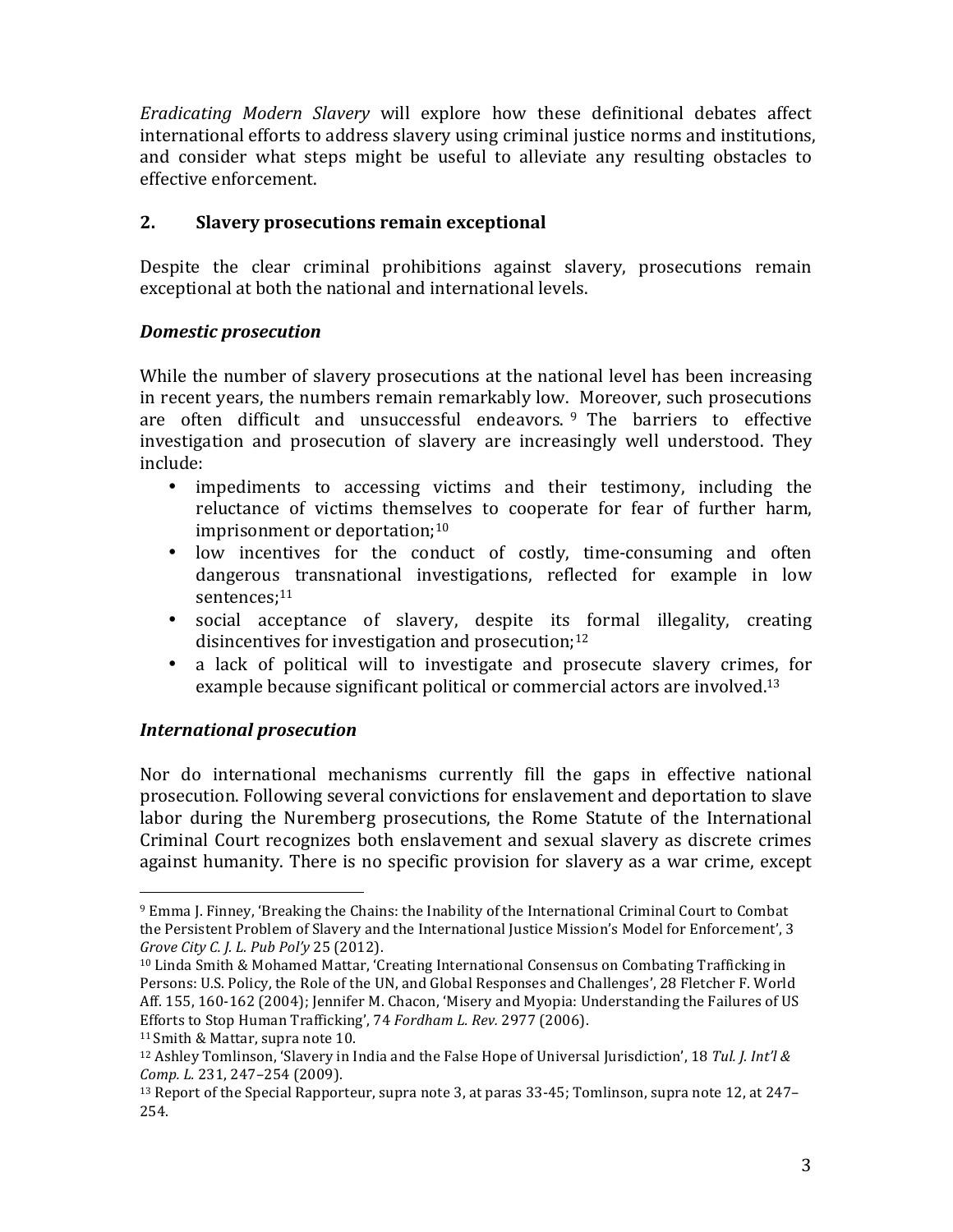when it takes the form of sexual slavery, though the underlying conduct may in some cases be prosecutable under other war crime provisions.<sup>14</sup> The Court has brought enslavement charges in four of its twenty-one cases; all four accused remain at-large.<sup>15</sup> It has also brought sexual slavery charges in five cases, although there have not yet been any convictions for this crime.

The *ad hoc* tribunals have had marginally more experience with such charges. The Special Court for Sierra Leone has convictions for enslavement by way of forced labor, and one conviction for forced marriage as a crime against humanity, distinct from sexual slavery.  $16$  The International Criminal Tribunal for the former Yugoslavia has seen convictions for enslavement, including by way of forced labor, as a war crime and crime against humanity.<sup>17</sup> Kunarac and Kovac, leaders within the Army of the Republika Sprpska ("VRS"), a military unit comprised of mostly Bosnian Serb forces, represent the only two enslavement convictions. They were convicted for treating certain Muslim female victims as their property; Kovac imprisoned his victims in his home for four months.  $18$  Krnojelac, leader of a prison camp called "KP Dom," was initially charged with enslavement by way of forced labor, but that charge was eventually replaced by persecution by way of forced labor, of which Krnojelac was convicted.

There are clear reasons for this absence of international prosecutions to date. The most obvious is that enslavement and slavery have been charged incidentally, only in the context of larger war crimes and crimes against humanity prosecutions. No international jurisdiction has deliberately targeted organized slavery for investigation and prosecution. There may be several reasons for this:

- the conduct in question may have occurred in places in which the court or tribunal does not have jurisdiction, or where it does have jurisdiction, may not have been considered to meet other threshold tests;
- the conduct may be attributable to corporate actors over which jurisdiction may be unclear or absent;
- the *ad hoc* international criminal tribunals were created to address the crimes arising out of particular conflicts, rather than targeting broader patterns of criminal conduct;

  $14$  "Outrages upon personal dignity" is a prosecutable war crime for international and noninternational armed conflicts. Rome Statute Art.  $8(b)(xvi)$ ;  $8(c)(ii)$ . In the "FOCA" case, the ICTY found Kovac guilty of outrages upon personal dignity as a war crime for his conduct in selling three women and otherwise degrading them. He was also found guilty of enslavement. *Prosecutor v. Kunarac, Kovac and Vukovic, Case No. IT-96-23-T and IT-96-23/1-T, Trial Chamber II, (ICTY 22 Feb.* 2001). Additionally, sexual slavery, enforced prostitution, and "compelling the nationals of the hostile party to take part in operations of war directed against their own country" are explicit war crimes. Rome Statute, Art.  $8(b)(xxi)$ ,  $8(e)(vi)$ ; and  $8(b)(xv)$ .

 $15$  One accused, Raskia Lukwiya, is deceased and proceedings in that case have been terminated. <sup>16</sup> *Prosecutor v. Sesay, Kallon & Gbao* (RUF case), Case No. SCSL-04-15-T, Appeals Chamber Judgment, (26 Oct 2009).

<sup>&</sup>lt;sup>17</sup> *Prosecutor v. Kunarac, Kovac, & Vukovic*, Case No. IT-96-23 & 23/1-A, Trial Chamber Judgment (22 Feb. 2001).

<sup>18</sup> Id*.*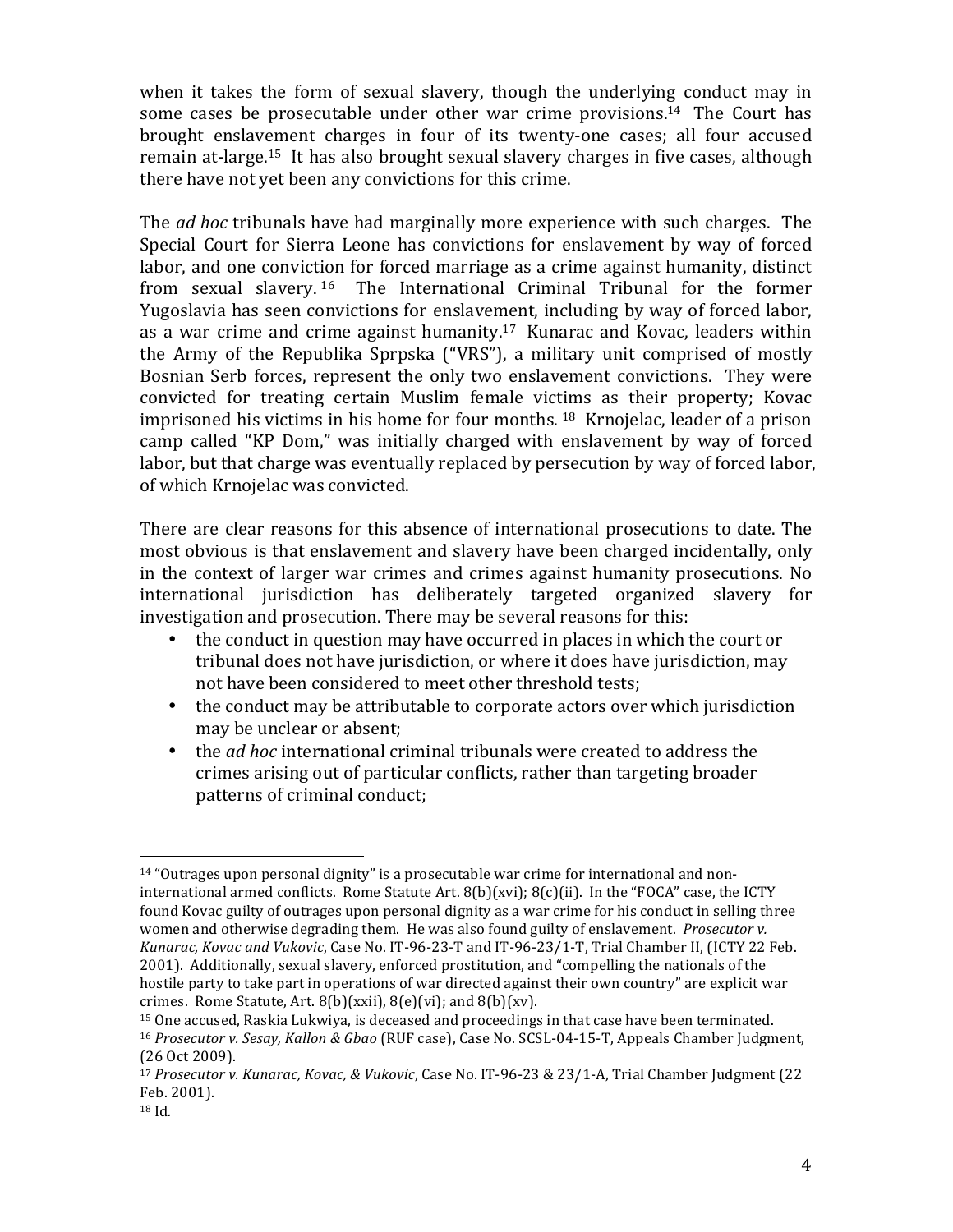- there may be practical obstacles to effective investigation and prosecution, such as access to victims, witness protection, the transnationality of the conduct, or its concealment through complex corporate arrangements; or
- there may be political obstacles to effective investigation and prosecution, due to corruption or otherwise.

*Eradicating Modern Slavery* will consider what policy and practical measures might help to alleviate these obstacles at both the national and international level.

# **3. Alternative compliance mechanisms**

Though criminal investigation and trial may face obstacles to success in enforcing international norms against slavery, there is a range of other mechanisms that may be useful in encouraging compliance with criminal law norms. *Eradicating Modern Slavery* will explore these possibilities and how they may be strengthened, including through collaboration with each other, and with domestic and international criminal law enforcement actors.

# *ILO and UN supervisory mechanisms*

 

First, the ILO and UN both offer avenues for encouraging national enforcement in certain cases. 

Given the delicate questions of market forces and economic regulation involved, a forum such as the ILO, in which not only governments but also workers and employers are represented, may prove particularly useful in working through the complex practical questions raised by application of global anti-slavery norms in specific national and industrial contexts. The ILO reviews periodic reports from member states on labour standards, investigates complaints through *ad hoc* Commissions of Inquiry, and is endowed with the power to impose sanctions upon failure to fulfill the recommendations of a Commission Inquiry.<sup>19</sup>

The new ILO Forced Labour Protocol, adopted overwhelmingly in June 2014, specifically extends the ILO's supervisory role in this area to forced labour practices in the private sector, adds 'trafficking in persons' to the definition of forced labour, extends rights to victims regardless of immigration status, and pledges states to support business due diligence to prevent and respond to forced labour in their operations. An accompanying non-binding Recommendation picks up key language from the UN Guiding Principles on Business and Human Rights, emphasizing the role of both states and the private sector in providing remedies for forced labour, and calling for improved cooperation between labour-sector regulatory bodies and

<sup>&</sup>lt;sup>19</sup> Applying and Promoting International Labour Standards, at http://ilo.org/global/standards/applying-and-promoting-international-labour-standards/lang- en/index.htm. The ILO has to date imposed sanctions only once: Myanmar, 2000.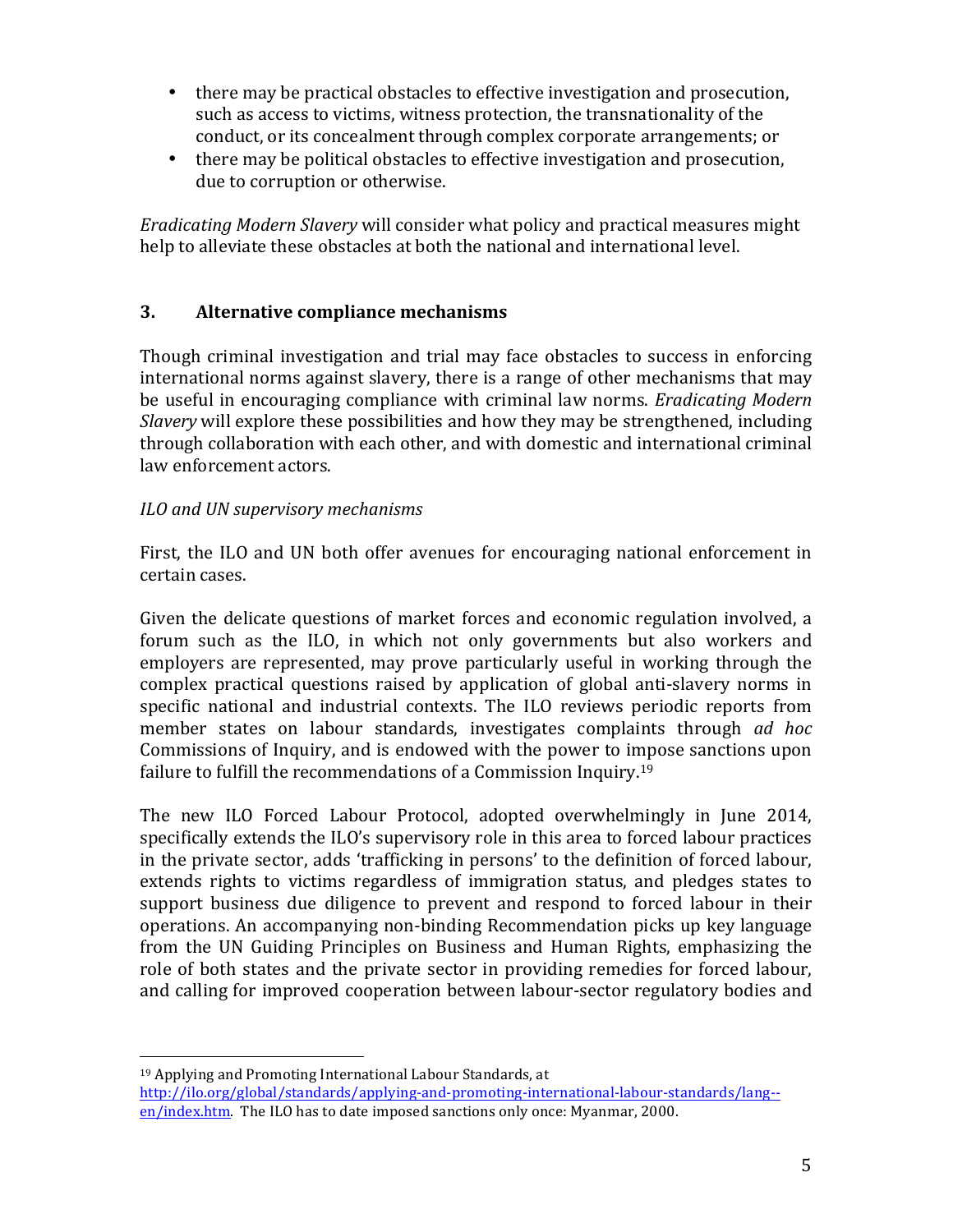criminal law enforcement bodies, as well as improved international criminal cooperation. 

There may also be scope for the United Nations' special procedures and treaty bodies to encourage compliance with international criminal norms. The UN Special Rapporteur on Contemporary Forms of Slavery has a mandate from the Human Rights Council to promote the application of international norms and standards on slavery by cooperating with states and other international mechanisms operating in this sphere, such as the Special Rapporteur on Trafficking in Persons, or the Working Group on Business and Human Rights.  $20$  To this end, the Special Rapporteur carries out country visits and reports her findings, conclusions and recommendations to the Human Rights Council. The UN treaty bodies, such as the Human Rights Committee, may also have a role to play in clarifying the responsibilities of states to prevent and punish slavery and slavery-like practices in some cases.

#### *Regional human rights mechanisms*

Second, regional human rights mechanisms may offer an important avenue for litigation of slavery and slavery-like practices. In *Siliadin v. France* and *Rantsev v. Russia and Cyprus*<sup>21</sup>, the European Court of Human Rights found France, Russia and Cyprus in violation of Article 4 of the European Convention on Human Rights, for failing to protect persons from slavery, servitude and forced labour. France had failed to criminalize conduct that the Court found amounted to slavery, and Russia and Cyprus failed to adequately protect from and investigate slavery. Notably, the ECtHR declared unequivocally in *Rantsev* that human trafficking constitutes a form of servitude and falls within the ambit of Art. 4.

Similarly, in the first case of its kind, *Hadijatou Mani v. Niger<sup>22</sup>*, the Economic Community of West African States Community Court of Justice condemned Niger for its failure to uphold the *erga omnes* prohibition against slavery, embodied in Article 5 of the African Charter of Human and Peoples' Rights. The Court found that Niger had failed to condemn slavery when the applicant's claim was brought to the attention of the Niger judiciary.

#### *Inter-state accountability and cooperation*

 

Various peer review systems that address compliance with international antislavery norms are currently in place. The most prominent is the US Trafficking in Persons Report. This annual report, issued by the US State Department, assesses the status of trafficking in 188 states, and considers whether governmental efforts to eradicate trafficking are sufficient to meet the minimum standards set by US legislation. States are ranked, and those that fail to meet this minimum standard are

 $20$  Human Rights Council Resolution, U.N. Doc.  $6/14$  (28 Sept. 2007).

<sup>&</sup>lt;sup>21</sup> *Rantsev v. Cyprus and Russia*, App. No. 25965/04 (Eur. Ct. H.R. 2010).

<sup>&</sup>lt;sup>22</sup> Hadijatou Mani Koraou v. Niger, Case No. ECW/CCJ/APP/08/07, Judgment, (27 Oct. 2008).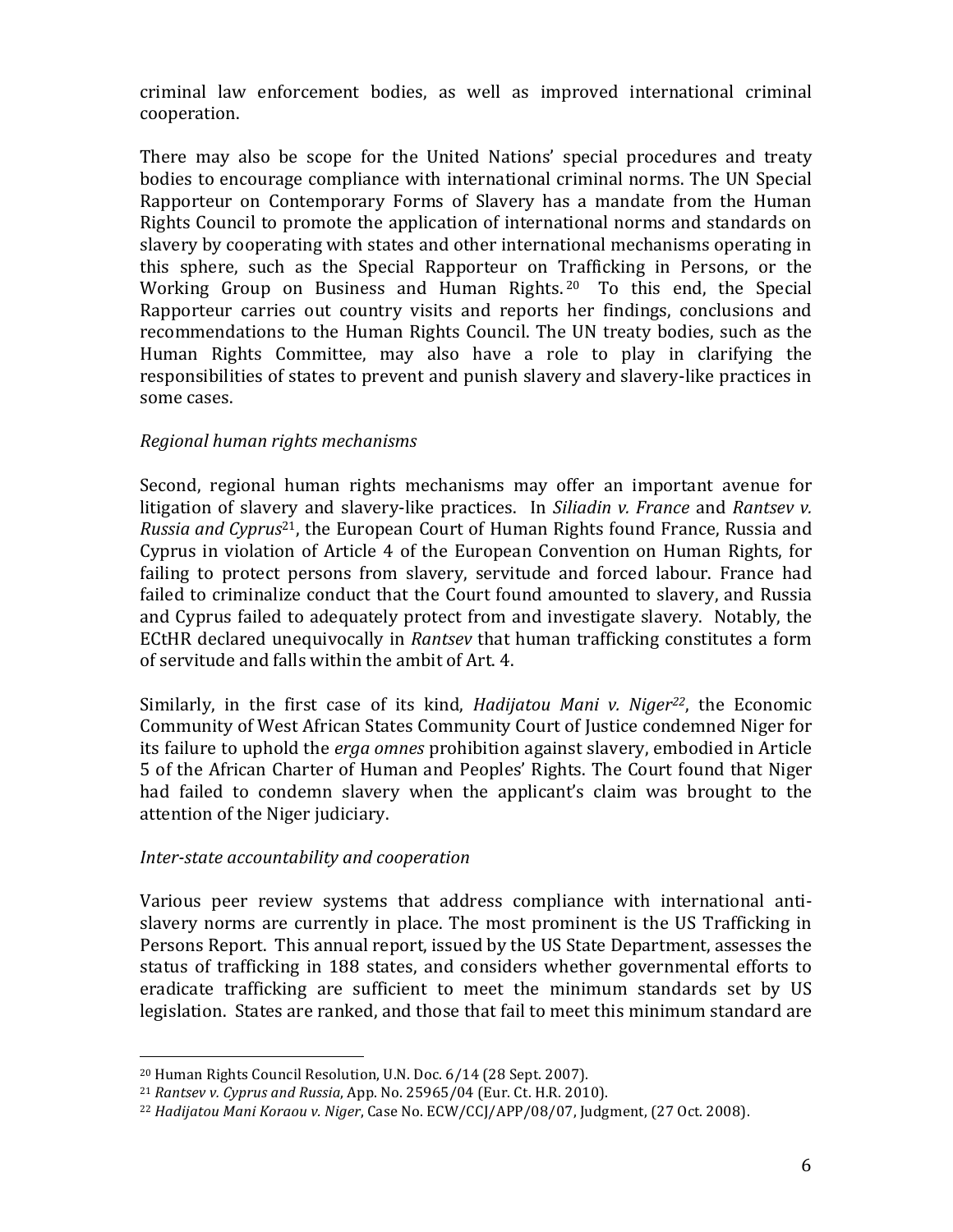subject to economic sanctions.<sup>23</sup> While positive results may be suggested by the movement of states from lower to higher tiers within the ranking system, actual impact is difficult to discern.<sup>24</sup> Further, the TIPS system has proven controversial, both with countries affected by it and amongst activists who see it as overly politicized and insufficiently targeted to change the incentives of slavery organizers. States have systems for mutual legal assistance and extradition in place, but again, these have to date had limited effect on domestic prosecutions, absent external incentives encouraging those prosecutions. Strengthening these systems would reduce some of the obstacles states face in preventing and prosecuting slavery.

#### *Corporate compliance and prevention initiatives*

The private sector, increasingly steered by the UN Guiding Principles on Business and Human Rights,  $25$  may play a significant role in preventing abuses of international human rights and criminal law relating to slavery. The Guiding Principles provide that business has a Responsibility to Respect human rights, and clarify the expectation that business will contribute to effective remedy for violations of human rights. Corporative initiatives can, in theory, have a considerable impact by targeting those responsible for or contributing to enslavement and incentivizing corporate cultures and behaviors that ensure that abuses do not take place. But the role of corporations in supporting and cooperating with effective remedy of violations where they have occurred requires further exploration and policy development. So, too, does the role of international criminal norms and institutions in incentivizing prevention by business.

#### **4. Participants**

*Eradicating Modern Slavery* brings together a wide range of expert practitioners, academics and activists. To date, confirmed participants in this initiative include:

- Beate Andrees –International Labour Organization
- Cecile Aptel UN Office of the High Commissioner for Human Rights / Tufts University
- Kevin Bales University of Hull, founder of Free the Slaves
- Urmila Bhoola UN Special Rapporteur on Contemporary Forms of Slavery
- Shamila Batohi Head, Legal Advisory Section, ICC Office of the Prosecutor
- Rafael da Bustamente EU External Action Service
- James Cockayne UN University and Journal of International Criminal Justice
- Karen Corrie Fordham University, former Advisor to the President of the ICC Assembly of States Parties, Associate Trial Lawyer ICC OTP

  $^{23}$  Trafficking in Persons Report, US State Department, at http://www.state.gov/j/tip/rls/tiprpt/.  $^{24}$  Anne T. Gallagher, "Improving the Effectiveness of the International Law of Human Trafficking: A Vision for the Future of the US Trafficking in Persons Reports," *Human Rights Review* 12.1 (2010).  $25$  Special Representative of the Secretary-General on the Issue of Human Rights and Transnational Corporations and Other Business Enterprises, Guiding Principles on Business and Human Rights: Implementing the United Nations "Protect, Respect and Remedy" Framework, U.N. Doc.  $A/HRC/17/31$  (Mar. 21, 2011) (by John Ruggie).